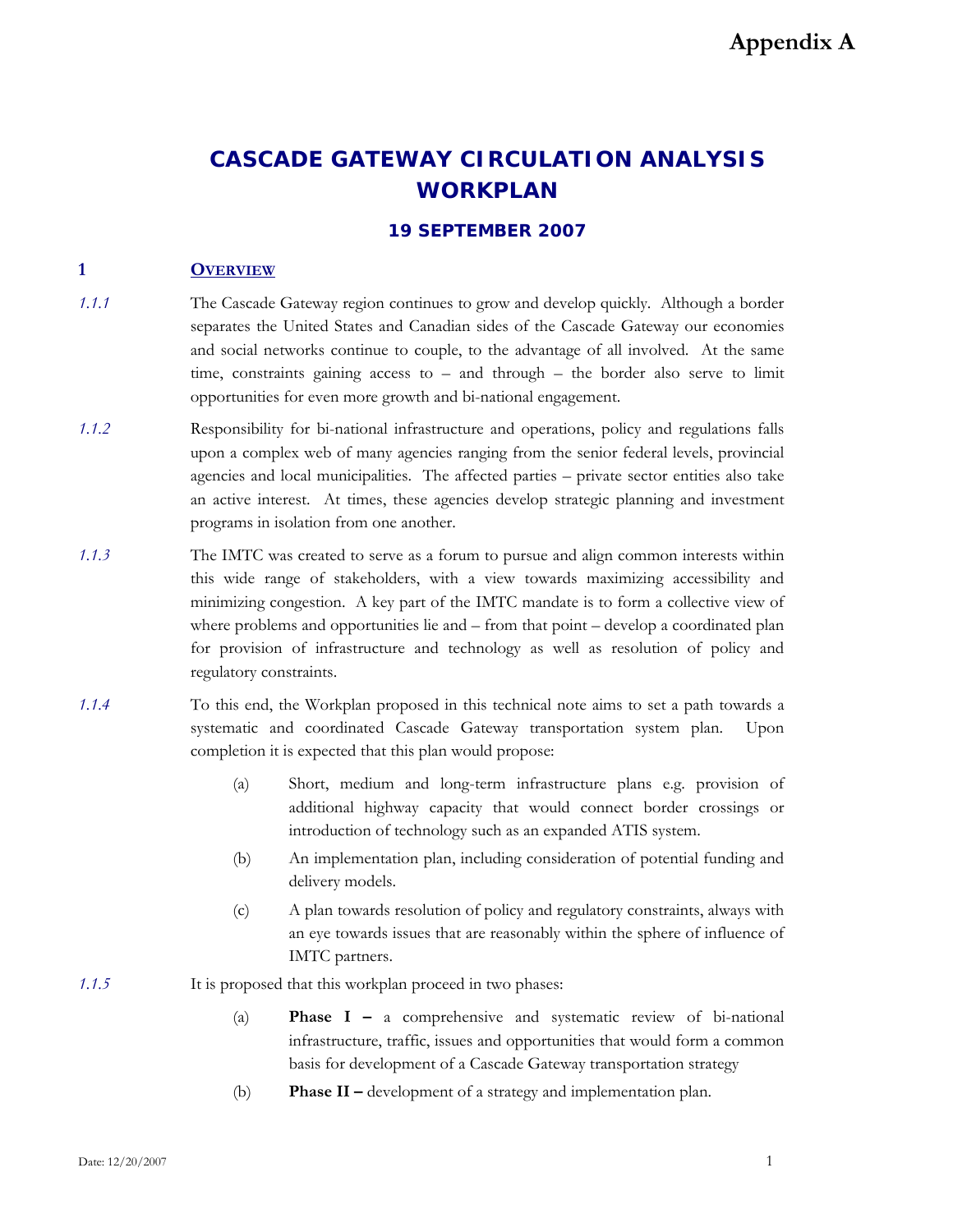# **2 PHASE I – DEVELOPING A COMMON BASIS**

# *2.1* **Purpose**

- *2.1.1* The dynamics in the Cascade Gateway are complex and driven by many factors both within the control of the stakeholders, as well as exogenous and outside our control. At this time, it may be fair to suggest stakeholders have particular expertise within their purview, but varying depths of understanding of these dynamics in a comprehensive and systematic sense - how conditions have changed over the last 20 years; what exactly the existing conditions are; and the prospects for the future.
- *2.1.2* The objective of Phase I is to collectively acquire a systematic and clear understanding of the Cascade Gateway transportation system and potential opportunities. This solid foundation would aid fully scoping and defining the problem statement, and guide future stages of analysis and planning. Intensive investment in front end work is often considered rather mundane and hence abridged or neglected. However, if well done, it anticipates and prepares for the more interesting planning stages and allows these to proceed with purpose, focus and efficiency.
- *2.1.3* Phase I will be undertaken with a view towards the Phase II final study deliverable development of a Cascade Gateway transportation strategy that would that enhance border circulation and minimize delay and constraints on cross-border travel. The deliverable from Phase II would be an overall strategy including an Implementation Plan laying out an investment strategy for the short, medium and long term horizons.
- *2.1.4* The following discreet but interrelated tasks are proposed for Phase I.

#### *2.2* **Task 1: Cascade Gateway Scope**

*2.2.1* A thorough and formal definition of the study scope is a basic but valuable step towards establishing the charter for this complex multi-stakeholder study. It is understood that the multi-dimensional scope may evolve over the course of the study, but it is important to get a good appreciation at the onset of the study such that following efforts will be – to the best that can be anticipated – sufficiently broad and/or focused.

# *2.3* **Geographic Scope**

- *2.3.1* Consideration will be given to the notion of primary, secondary and external geographic scopes where considerations would include:
	- (a) ability to sufficiently capture constraints on bi-national passenger and commercial vehicle traffic e.g. I-5 through Bellingham or Hwy 99 through South Surrey (primary)
	- (b) options for future investment e.g. ITS on Highway 1 west of Hwy 11; or south of Bellingham (primary)
	- (c) the 'ends' of supporting infrastructure such as rail e.g. Main Street station in Vancouver; or ferry points (secondary)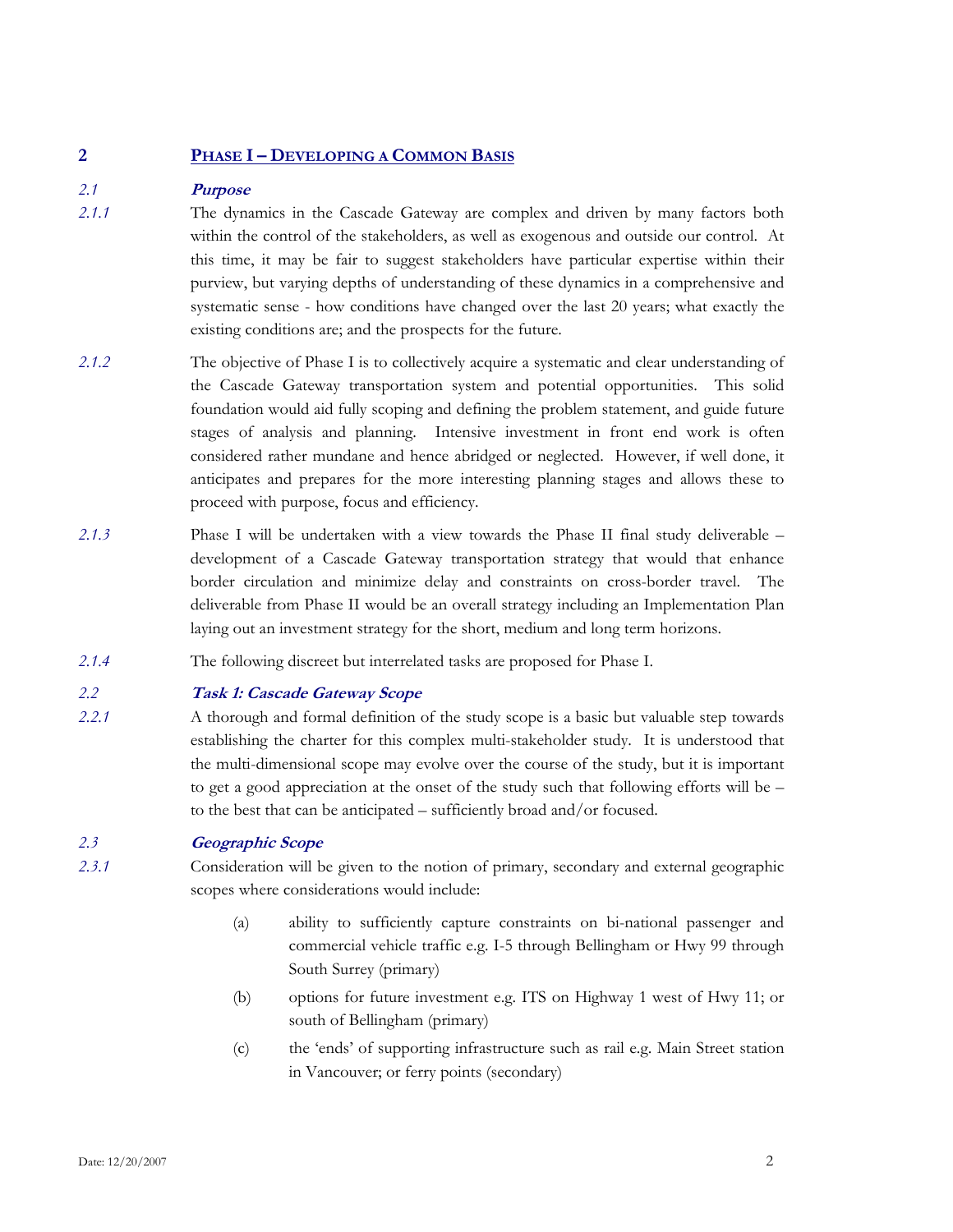- (d) ITS or hydrogen highway projects along the West Coast from BC to California (external).
- *2.3.2* Inputs to the definition of the geographic scope could include:
	- (a) Application of the bi-national model, using travel demand thresholds and/or network performance metrics
	- (b) Review of the latest survey data including CVO manifest data, 2002/2007 passenger surveys and the National Roadside Survey
	- (c) General understanding of the transport system including external locations e.g. rail station
	- (d) General understanding of potential future plans e.g. ITS on Hwy 1, or south of Bellingham
	- (e) Views of stakeholders.

### *2.4* **Modal Scope**

*2.4.1* This would formally present the potential transport modes to be considered in the study and would likely cover passenger car, commercial vehicle, bus transit, passenger rail, intermodal freight, ferry, air and short sea shipping.

# *2.5* **Temporal Scope**

*2.5.1* The following time periods could be considered in the study temporal scope:

- (a) *Historical (1988-2008) –* on overview of the last 20 years, perhaps broken into time increments like 5 or 10 years.
- (b) Existing  $(2008-2009)$  the context as we know it know.
- (c) *Future (2013, 2018 and 2031?) –* the suggested future years would enable development of short (5-year), medium (10-year) and long (25-year) term plans.

### *2.6* **Special Generators**

*2.6.1* It is possible that major special generators within the catchment area could serve to materially influence bi-national traffic demand and – depending upon their plans – local area infrastructure plans. Potential special generators will be identified (e.g. YVR and Abbotsford Airport) and, throughout the course of the study, their influence on the Cascade Gateway transportation strategy will be assessed.

#### *2.7* **Stakeholder and Issue Scope**

- *2.7.1* The success of the entire study will rely on active engagement of institutions and stakeholders, and this step of Task 1 will:
	- (a) formally establish stakeholder scope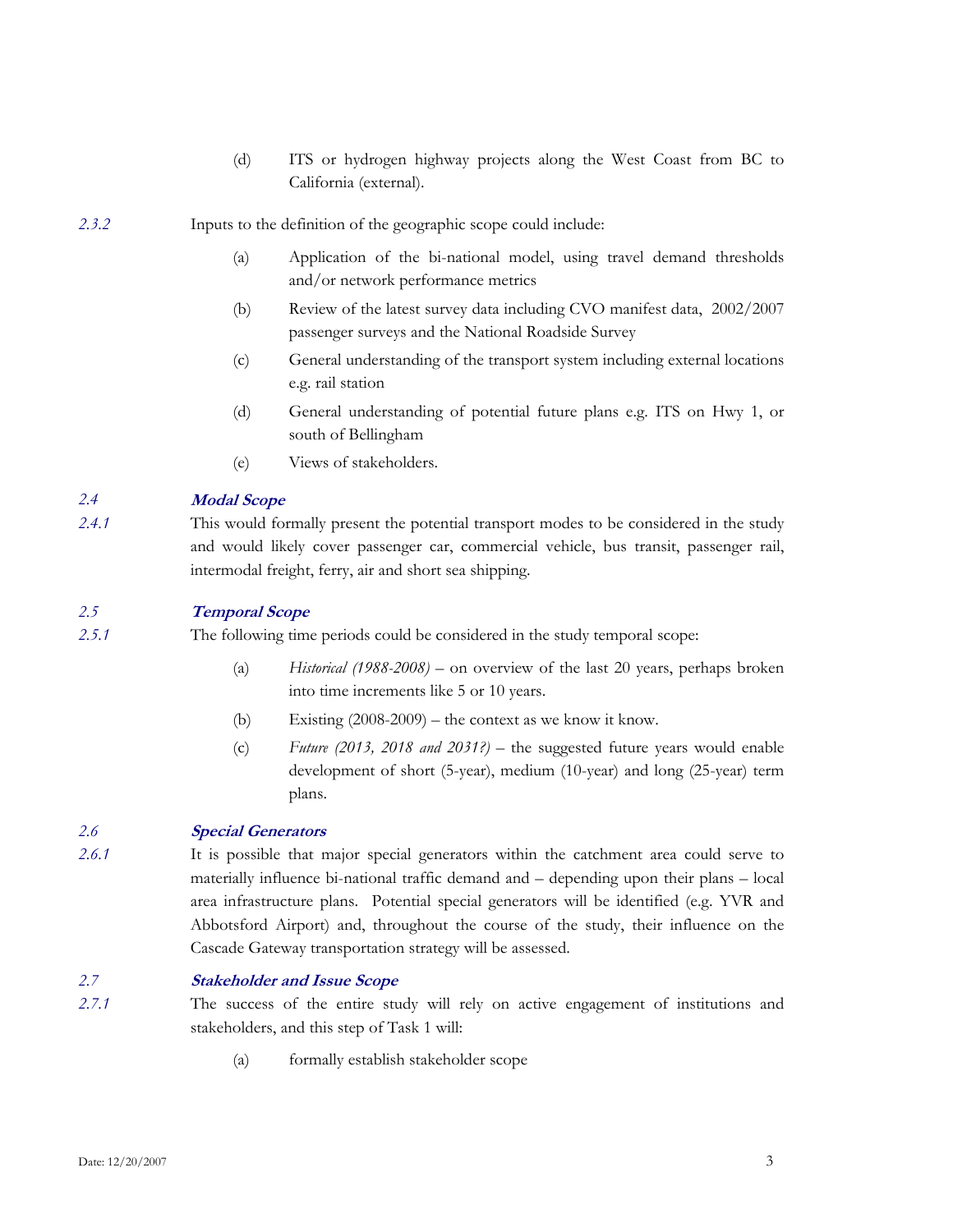- (b) solicit views regarding the overall scope of issues that could be addressed in this study
- (c) seek comment and insight into changes experienced in the past, and observations regarding opportunities and issues for the future
- (d) identify the institutions/stakeholders responsible for or with an interest in issues raised, policy development, infrastructure funding etc.
- (e) identify the issues and remedies that are reasonably within the sphere of influence of the IMTC partners and hence potentially subject to discussion in this study.

*2.7.2* This task will involve consultation with the Project Advisory Committee, individual meetings with stakeholders, and review of existing plans and policy documents. Primary stakeholders will focus on IMTC participants and other potential stakeholders:

- (a) Federal transportation agencies e.g. USDOT and Transport Canada
- (b) Federal border inspection agencies (U.S. Customs and Border Protection, Canada Border Services Agency)
- (c) Federal administration agencies (CBSA, GSA)
- (d) Provincial or state transportation agencies e.g. B.C. Ministry of Transportation and Washington State Department of Transportation
- (e) B.C. regional agencies and border municipalities (TransLink, Surrey, Langley, Abbotsford, others)
- (f) WA regional agencies and border municipalities (Whatcom Council of Governments, Blaine, Lynden, Sumas, Whatcom County, others)
- (g) Private stakeholders such as Cascadia Centre, BC Trucking Association, Shipping Association etc.
- (h) Academic institutions at Western Washington University and University of British Columbia.
- *2.7.3* It is anticipated that the preceding will give clarity to common IMTC goals and objectives. This will be articulated and used as a backdrop for development of the strategic plan in Phase II.

#### *Deliverable 1: Technical Note: Cascade Gateway Transportation System Plan –Scope*

*2.7.4* Timeline – by the end of October 2007 an initial package for comment by stakeholders will be distributed. The entire scoping exercise is set for the end of December 2007.

#### *2.8* **Task 2: Data Assessment and Plan**

*2.8.1* Full appreciation of border circulation problems and opportunities rely upon transport data sets that fully describe the existing situation, enable comparison to historic data to identify trends and potentially key variables, and give a window into future. Robust data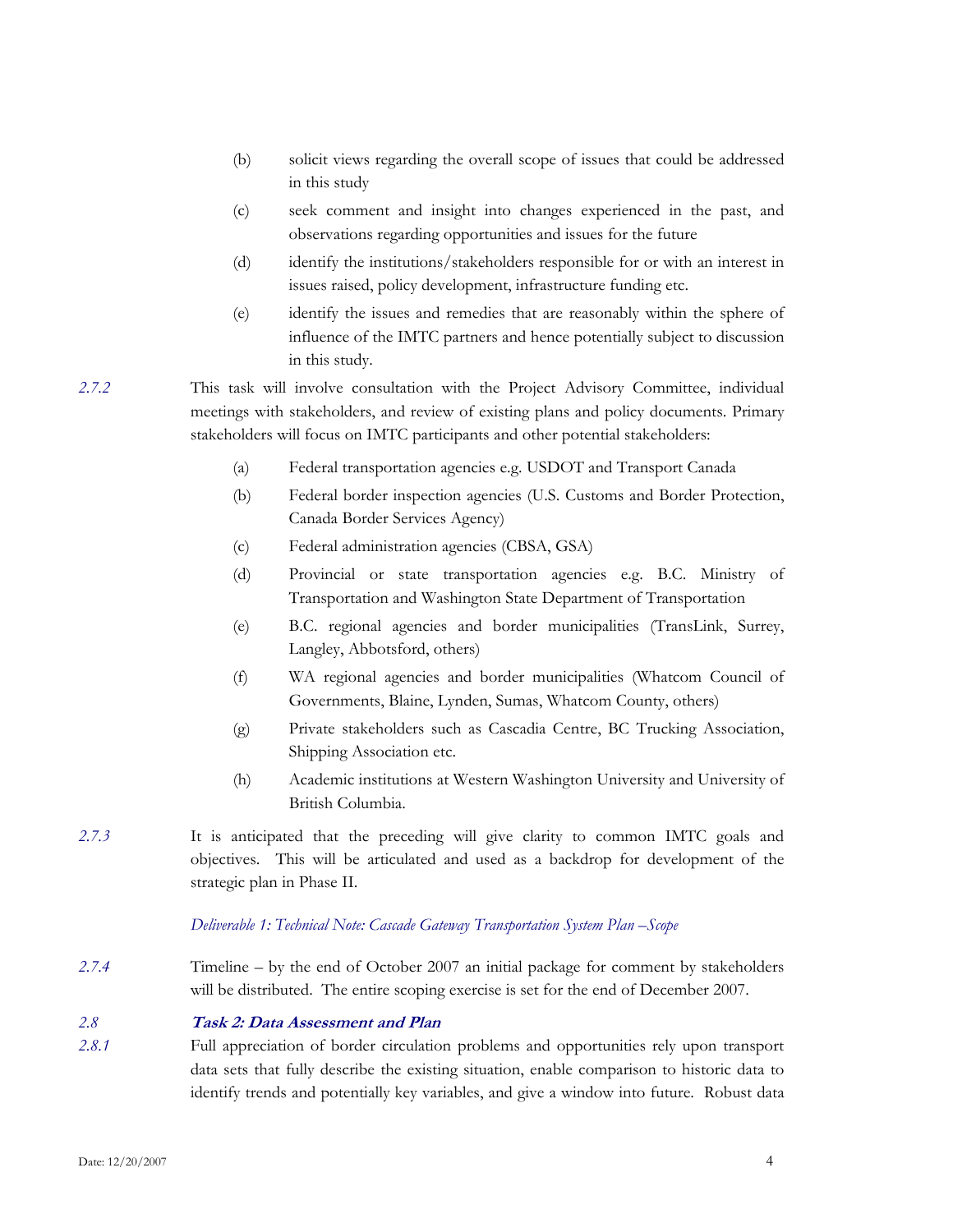sets enable impartial and systematic identification of constraints and opportunities, and insights into potential remedies.

- *2.8.2* This task is proposed simply as an assessment of the efficacy of the data to support the study goals and objectives. The purpose of the data assessment and plan is to  $-$  in the context of other Tasks in Phase 1 – review existing data sources, identify potential data gaps, and propose a data collection plan that would serve to inform all stages of the study and establish a basis for ongoing monitoring of the Cascade Gateway Transport System.
- *2.8.3* This task would build upon previous efforts of the IMTC, and avail a number of recent studies and data collection initiatives that form parts of the overall study and work program:
	- (a) Passenger car O/D Survey WWU and WCOG
	- (b) Pacific Highway Commercial Vehicle Border Operations Survey WWU, WCOG and Transport Canada
	- (c) National Roadside (Commercial Vehicle) Survey Transport Canada
	- (d) Greater Vancouver Freight Study ongoing (BC MoT, TransLink and Transport Canada)
	- (e) Traffic operations data collection programs e.g. counts, travel time.

*2.8.4* It is expected that this task would be initiated early in the study, and continue throughout Phase 1. In other words, other tasks in Phase 1 (e.g. a comprehensive and systematic understanding of the project scope, overall goals and objectives, development of supply inventories, assessment of demand, requirements for analytical tools at our disposal, and an enhanced understanding of the Phase 2 work program) first of all rely upon identification and compilation of data sets; subsequently execution of these Phases would lead to a proposed data collection work plan, if required.

> *Deliverable 2: Technical Note: Cascade Gateway Transportation System Plan –Data Assessment and Plan*

*2.8.5* Timeline – an interim progress technical note is set for the end of November, with full delivery of this task by April 2008.

# *2.9* **Task 3: Transport Supply Inventory**

- *2.9.1* The purpose of this task is to fully take stock, describe and document the supply side of the Cascade Gateway Transportation System including recent investments, the existing situation in 2008/2009 and the base future years (committed plans). This would involve all aspects including, but not limited to
	- (a) Border stations: Facilities, modes, FAST/Nexus, lanes / booths, staffing / typical operating booths, hours of operation, processing rates, broker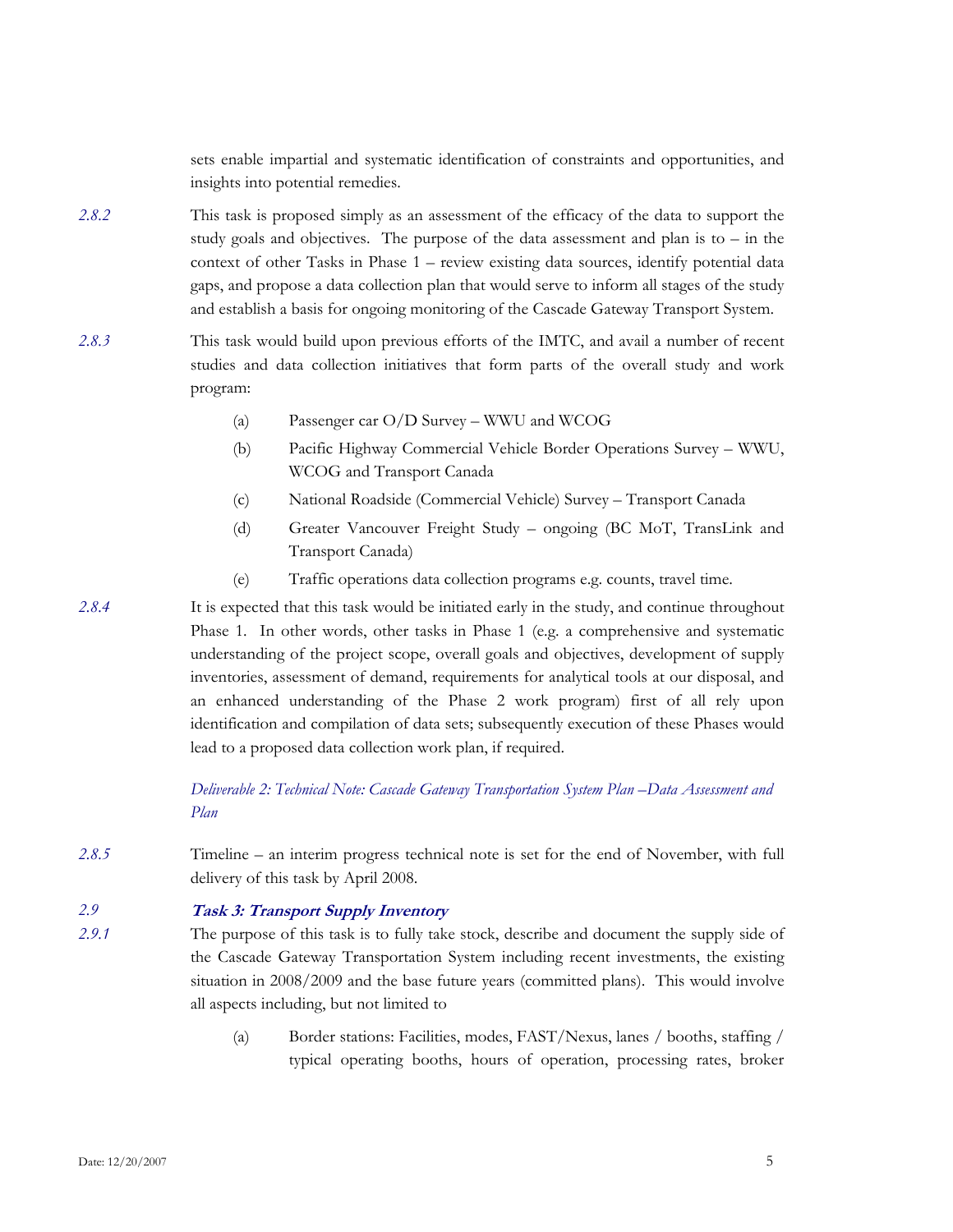functions, other features like parking, duty free etc, future facility plans etc.

- (b) Road Network: Existing and planned road network and hierarchy, existing and planned ITS
- (c) Other modes: Existing and planned transit, rail, short sea shipping and ferry services
- (d) Existing and planned rail
- (e) Existing and planned short sea shipping.
- *2.9.2* The product of this stage would be a comprehensive, systematic and graphical presentation of the existing and planned transport supply inventory.

*Deliverable 3: Technical Note: Cascade Gateway Transportation System Plan –Transport Supply Inventory* 

*2.9.3* Timeline – the timeline is set for the end of November 2007

# *2.10* **Task 4: Transport Demand and Operations Review and Assessment**

- *2.10.1* Understanding the nature of bi-national demand is key to evaluating transport strategies in Phase 2. The purpose of this task is undertake a systematic and comprehensive review of travel demand, with a view towards identifying factors, methods and risks associated with forecasting future bi-national demand and operations. This would in turn inform the level of risk associated with transport strategy evaluation to be undertaken in Phase 2.
- *2.10.2* This task would involve a preliminary review for input into the scoping process (Task 1), followed by a detailed review of travel demand and operations. Where possible, this would drill down in to seasonal variation, trip purposes profiles, potential relationships to macroscopic factors such as GDP growth, exchange rate etc.
- *2.10.3* As the catchment area extends beyond the border directly, information that describes changes in traffic demand and operations on major routes within the primary catchment area will also be sought and described.
- *2.10.4* To the degree that information is available, the border transport operations for passenger and commercial vehicles will also be reviewed using indicators such as delay, queue etc.
- *2.10.5* In order to get a preliminary understanding of the scope and magnitude of transport demand and operational constraints for the future year base condition, forecasts will be produced based using existing tools. Depending upon the evaluation of analytical tools, these preliminary forecasts may be superseded after the analytical tool development task in Phase 2.
- *2.10.6* One of the objectives of this task is to isolate the variables that have in the past and others that may in the future – influence travel demand. This task would also identify and seek estimates of future year independent drivers of transport demand at a resolution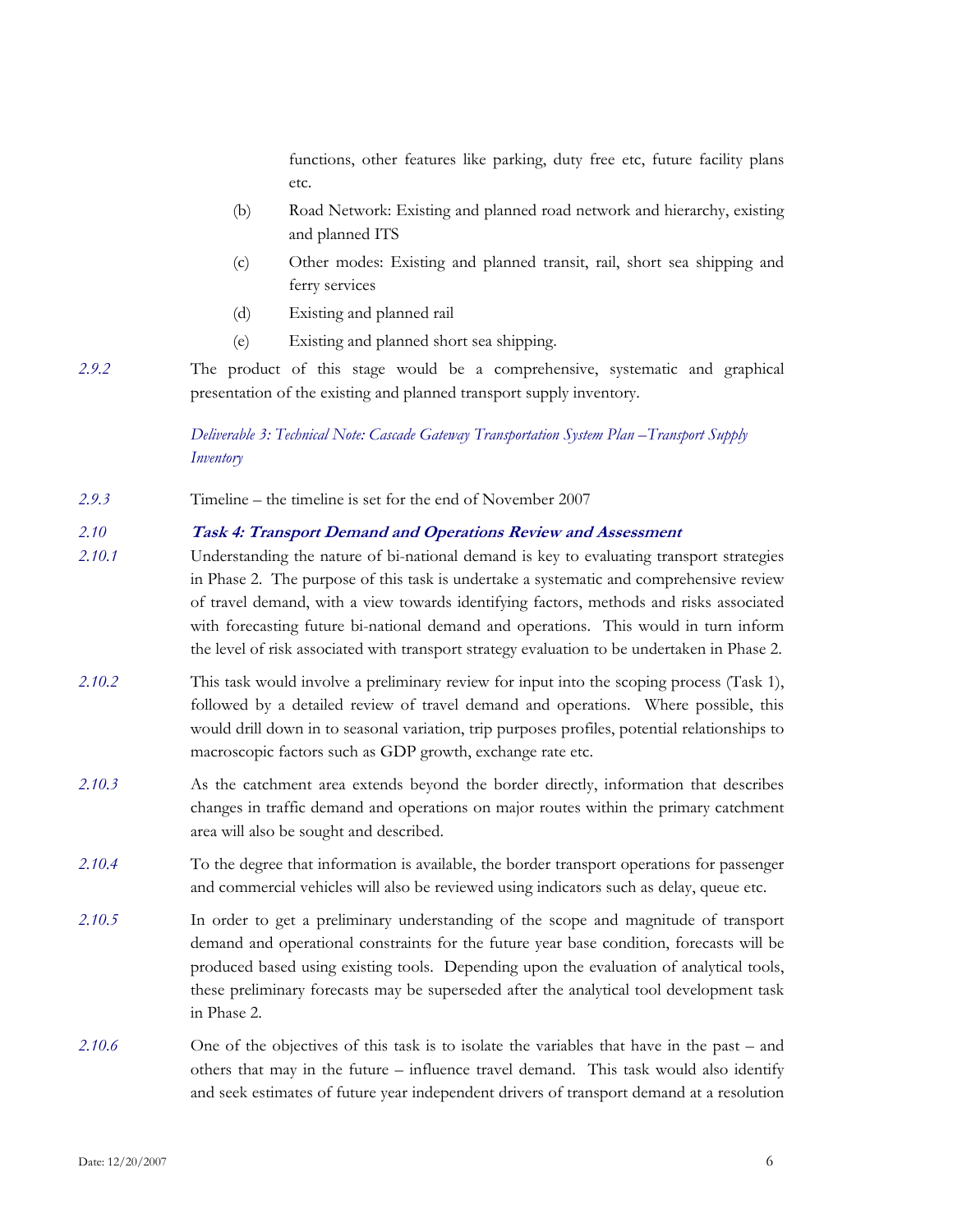appropriate for the Cascade Gateway scope. For example, it is expected that population and employment forecasts would be an independent driver; other factors could include GDP growth; economic forecasts etc. The suitability for application for use in binational transport models would also be evaluated in collaboration with Task 6.

*Deliverable 4: Technical Note: Cascade Gateway Transportation System Plan –Transport Demand and Operations Review and Assessment* 

*2.10.7* Timeline – an interim report is set for January 2008, with the technical note set for April 2008.

#### *2.11* **Task 5: Institutional and Policy Parameters**

- *2.11.1* This task addresses two themes: **1)** institutional and policy parameters that affect our ability to analyze, forecast, and manage cross-border transportation demand and **2)** institutional and policy parameters that shape our collective approach to funding and managing the delivery of identified infrastructure, operations, and informationtechnology system improvements.
- *2.11.2* System monitoring and management: This task will inventory known variables and articulate their plausible range of effect on cross-border travel. These include issues like changing travel-identification requirements and options, inspection-operation policies, changes to import-entry information and information-submission media, trade-policies (i.e. softwood), mode-specific policies (i.e. new rules for rail operation), national monetary policy, market price control policy, industry specific employer/labor actions, etc.
- *2.11.3* Delivery of identified Cascade Gateway transportation system improvements: Over the last ten years, U.S.-Canada border gateways and gateway regions have been the focus of federal funding programs in both countries. The U.S. Coordinated Border Infrastructure Program and the Canadian Border Infrastructure Fund are two examples (there are more) that illustrate this. Our two countries' transportation agencies also signed a Memorandum of Cooperation in 2003 aimed at enhancing collaboration on transportation system improvements. U.S. and Canadian border inspection agencies have also continued to increase program integration under jointly-administered programs like NEXUS and FAST.
- *2.11.4* This task will complete an assessment of the federal, state, provincial, and industry political environment and develop a strategy, based in the existing IMTC framework, for funding and delivering the set of strategic improvements that this Cascade Gateway Circulation Analysis will generate.
- *2.11.5* Review and documentation of federal, provincial, and state business-case information needs that should be incorporated into phase II work on identifying near-term and future system improvements.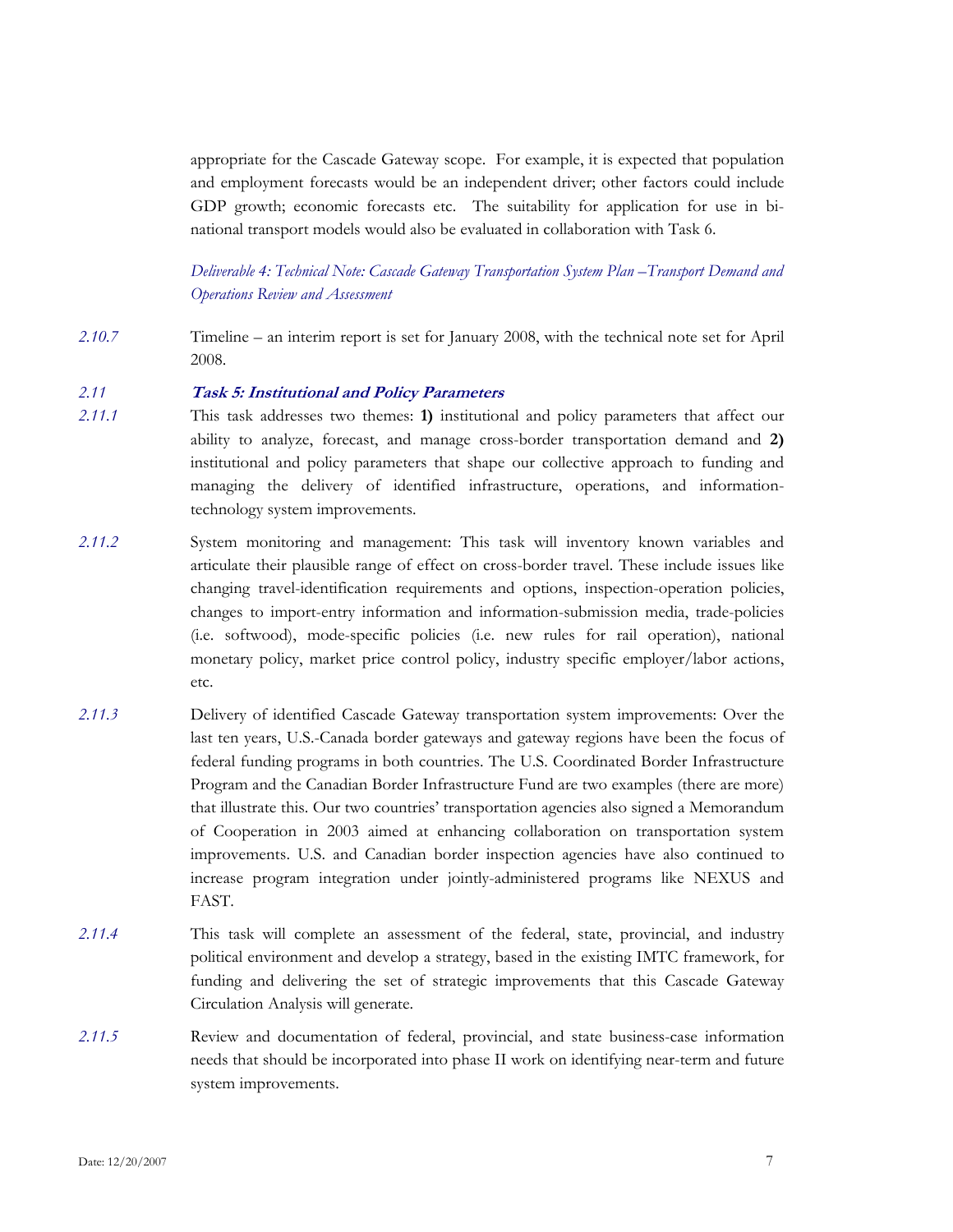*Deliverable 5: Technical Note: Cascade Gateway Transportation System Plan –Institutional and Policy Parameters* 

*2.11.6* Timeline – end of December 2007.

# *2.12* **Task 6: Analytical Tool Assessment and Development – Phase I**

*2.12.1* The Phase 1 effort described in previous tasks is largely preparation for definition and evaluation of policy and infrastructure alternatives in Phase 2. Part of this evaluation would require technical evaluation of travel demand as well as potential projects and policy initiatives using transport models. The purpose of this task is to review the capability of these models in anticipation of model preparation and scenario development/evaluation in Phase II. Specific tasks to be addressed are:

- (a) Data evaluation in collaboration with task 2 (data) understand available data sources, in the context of identifying potential additional data sources that would support development and monitoring.
- (b) Assessment of existing transport models a review of existing demand and traffic models, and their ability to support technical evaluation in Phase 2. This could include:
	- (i) Existing transport demand models e.g. the bi-national model (including model platform), econometric models etc.
	- (ii) Micro/queue models e.g. existing discreet event models, potential micro-sim models, and the potential role of microsimulation in Phase 2 Work Program
	- (iii) Review of Border Wizard if and how it may be incorporated into the Work Program.
- *2.12.2* Parts of Task 6 may be undertaken concurrently with other tasks, while other parts would benefit from insights from other tasks e.g.:
	- (a) Task 4 understanding of variables driving historic change in demand
	- (b) Task 5 understanding of potential infrastructure and policy levers that will be subject to evaluation
- *2.12.3* A secondary objective is to produce preliminary forecasts of travel demand and performance metrics as an input into 'future year base conditions' analysis. This would be undertaken with existing tools. These estimates could be superseded after the analytical tool development task in Phase 2.
- *2.12.4* Finally, in collaboration with development of the Phase 2 work program, suggestions for further development of the analytical tools may be proposed. Alternatively, it is conceivable that this could be limited to standard updating, where the evaluation of projects in Phase 2 could rely more upon formal Risk Analysis rather than attempting to produce precise forecasts of travel demand and operations.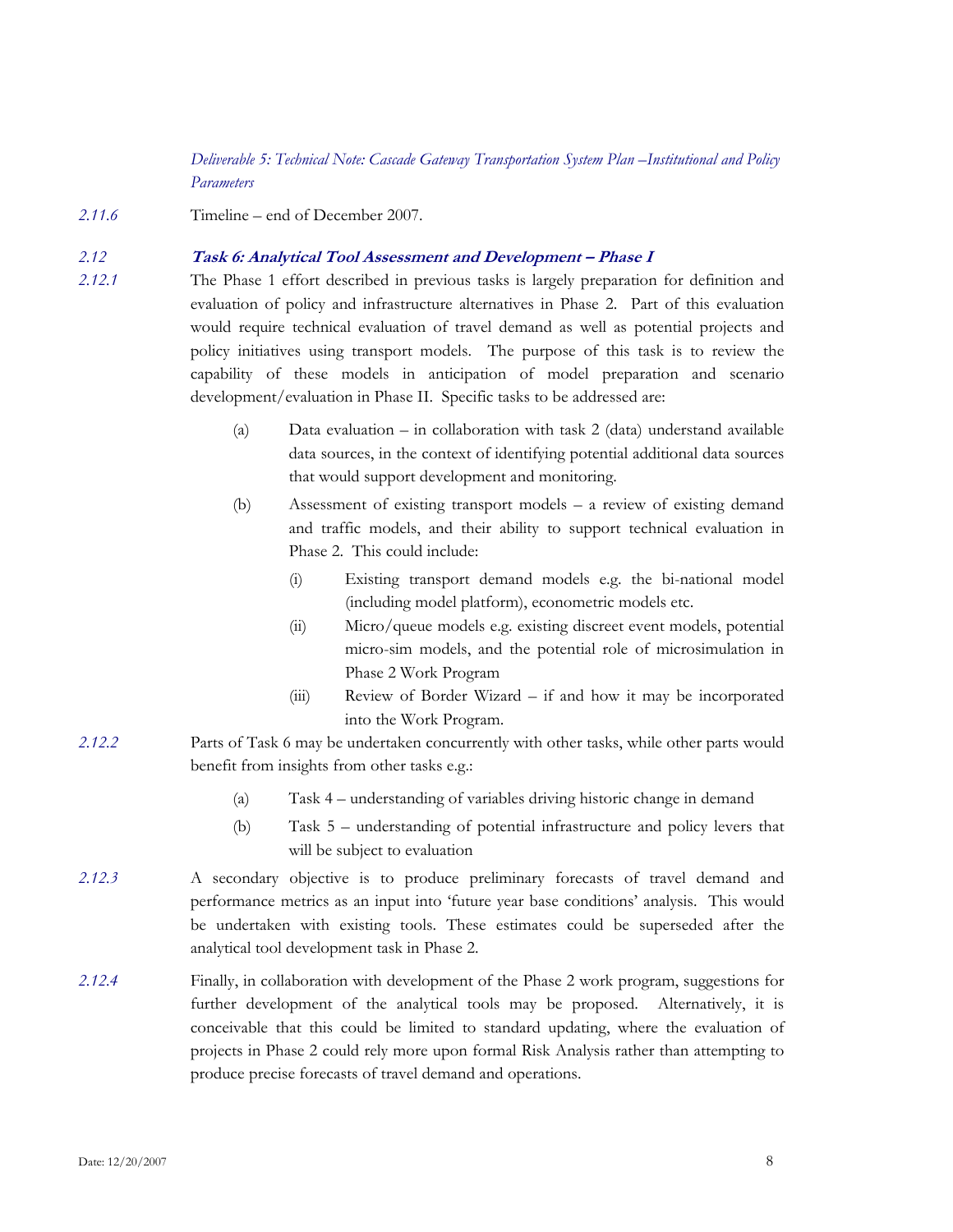# *Deliverable 6: Technical Note: Cascade Gateway Transportation System Plan – Analytical Tool Assessment and Development (Phase 1)*

*2.12.5* Timeline – an interim note at the end of January, and a final technical note in March 2008.

#### *2.13* **Task 7: Problem Definition and Phase II Scope / Work Program**

- *2.13.1* Based upon the product of the preceding tasks the first objectives of this task is succinctly summarize a 'problem definition statement', with a focus upon understanding contextual issues reasonably outside our sphere of influence; and opportunities reasonably within our sphere of influence.
- *2.13.2* This will be cross-checked with agencies to gauge if over the course of this study goals and objectives have been modified.
- *2.13.3* The secondary objective of this task is to propose a scope and work program for Phase II of this study.

# *Deliverable 7: Technical Note: Cascade Gateway Transportation System Plan – Problem Definition and Phase II Scope /Work Program*

*2.13.4* Timeline – a cross-check interim note in February 2008 with a final technical note in May 2008.

# **3 PHASE 2: STRATEGY DEVELOPMENT AND IMPLEMENTATION PLAN**

- *3.1.1* As Phase I is yet to be initiated, only preliminary thought has been given to the Phase II work program. In general it is conceived that it would continue to follow a standard strategic planning approach along the following lines:
	- (a) Data collection if required, and as proposed in Phase I
	- (b) Analytical tool development if required, as proposed in Phase I
	- (c) Option development fleshing out potential strategies that could be reasonably implemented by IMTC stakeholders and subsequently evaluated
	- (d) Scenario development development of scenarios to be evaluated
	- (e) Option screening potential screening out of options
	- (f) Scenario evaluation technical and qualitative scenario evaluation
	- (g) Strategy Development –
	- (h) Delivery models project funding considerations
	- (i) Implementation Plan development of short / medium and long term plans